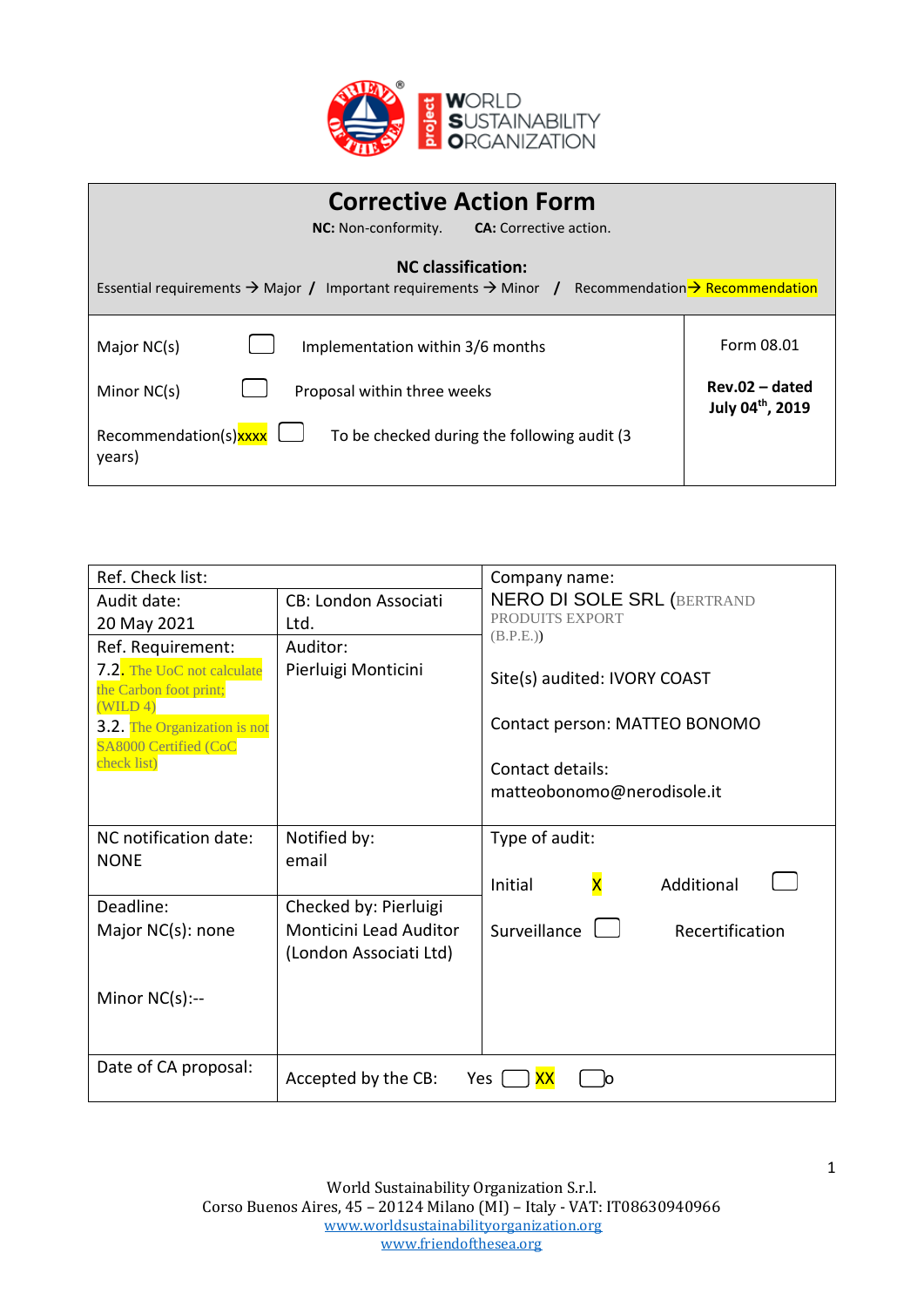

| Description of NC(s) and/or recommendation(s) |                |                                                                            |                                    |                |
|-----------------------------------------------|----------------|----------------------------------------------------------------------------|------------------------------------|----------------|
| <b>NC</b> classification                      | N° Requirement | <b>NC Description</b>                                                      | <b>CA Description*</b>             | Accepted (Y/N) |
| recommendation(s)                             | $7.2$ (wild)   | 7.2. The UoC not<br>calculate the Carbon<br>foot print; (WILD              | Calculate the carbon<br>foot print |                |
| recommendation(s)                             | $3.2.$ (CoC)   | $3.2$ . The<br>Organization is not<br>SA8000 Certified<br>(CoC check list) | SA8000 certification               | ٧              |
|                                               |                |                                                                            |                                    |                |
|                                               |                |                                                                            |                                    |                |

\* The CB shall specify if the CA is related to a proposal or an implementation. In the case of implementation, the auditor is kindly asked to provide below the title(s) of document(s) attached as evidence to this form.

| Explanation of the factors that allowed the NC(s): |                    |  |
|----------------------------------------------------|--------------------|--|
| N° Requirement                                     | <b>Explanation</b> |  |
|                                                    | $\bullet$          |  |
|                                                    |                    |  |
|                                                    |                    |  |
|                                                    |                    |  |

| Explanation of the CA(s) required to ensure that a similar NC does not re-occur: |                    |  |
|----------------------------------------------------------------------------------|--------------------|--|
| N° Requirement                                                                   | <b>Explanation</b> |  |
|                                                                                  |                    |  |
|                                                                                  |                    |  |
|                                                                                  |                    |  |
|                                                                                  |                    |  |

## **Date of closing out of each CA and explanation on how the problem was solved:**